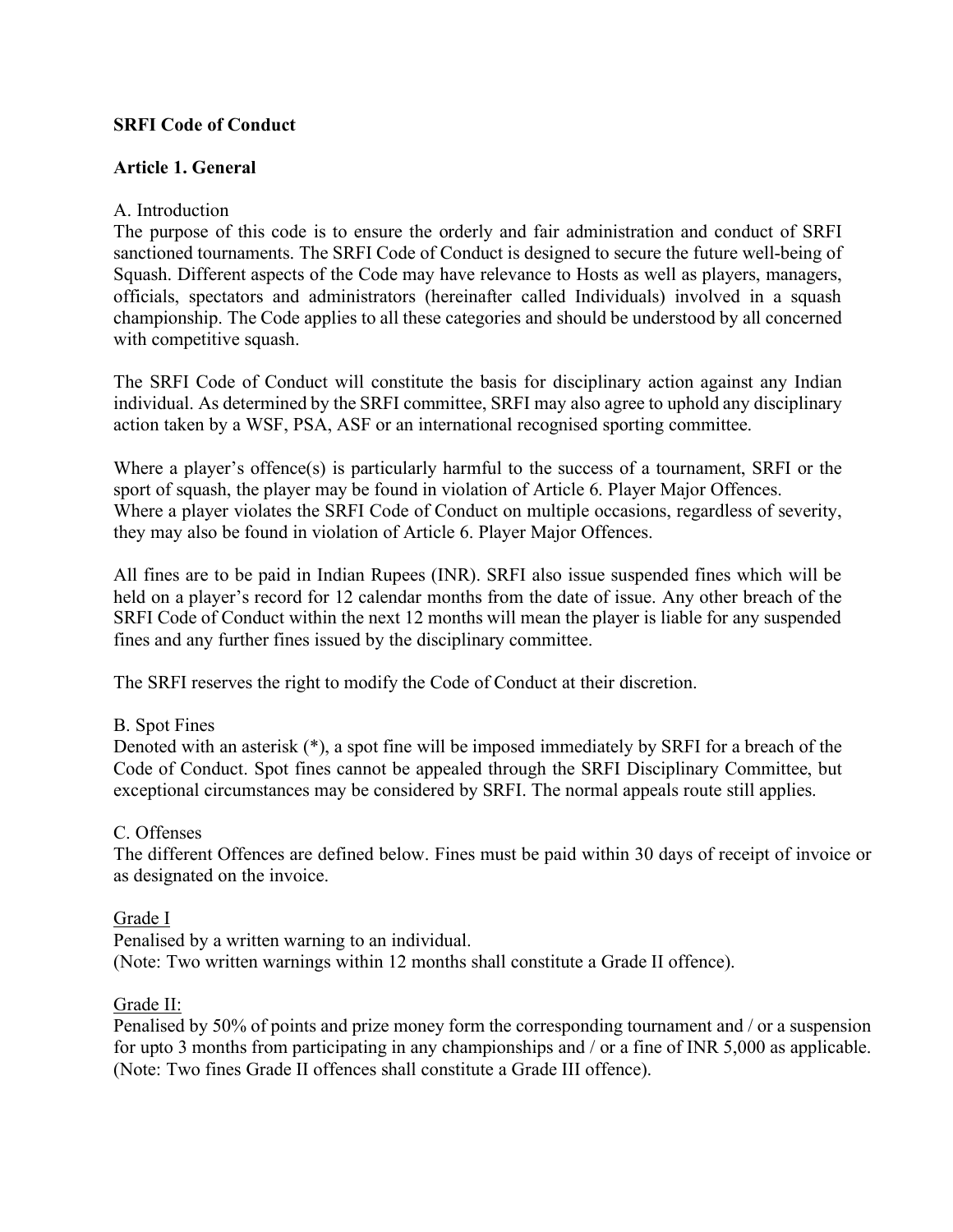# Grade III:

Penalised with 100% of points and prize money and / or a suspension for upto 6 months from participating in any championships and / or a fine of INR 10,000 as applicable. (Note: Two fines Grade III offences shall constitute a Grade IV offence).

# Grade IV:

Penalised with zero point and prize money form the corresponding tournament and / or a suspension for upto 9 months from participating in any championships and / or a fine of INR 15,000 as applicable. (Note: Two fines Grade IV offences shall constitute a Grade V offence).

# Grade V:

Penalised with a suspension from participating in any championship for 12 months and / or a fine of INR 25,000 as applicable.

# **Article 2. Professional Behaviour**

SRFI members must conform to the highest standards of professional conduct at all times.

A. Unprofessional Conduct

Players shall at all times conduct themselves in a professional manner and give due regard to the authority of officials and the rights of opponents, spectators, SRFI staff and others. Violation of this shall subject an individual to a **Grade 1 offence**.

For the purpose of this rule, unprofessional conduct is defined as any misconduct by an individual that is clearly abusive or detrimental to SRFI, officials, opponents and/or the sport of squash, but that does not fall within the prohibition of any specific offence contained herein.

# B. Public Relations

No player or official of the SRFI shall at any time give, make, issue, authorise or endorse any public statement which will have, or design to have, an effect prejudicial or detrimental to the best interests of the SRFI or the sport of squash. Violation of this shall subject an individual to a **Grade 1 offence**.

# C. Public Communications

All SRFI players are required to refrain from publishing any information before official SRFI communication is released, relating to, but not limited to the following:

- Any withdrawal from a tournament
- Any disciplinary matter
- SRFI Tour tournament news, such as new SRFI tournament.

Violation of this shall subject an individual to a **Grade 1 offence**.

D. Social Media Code All individuals are bound by the particulars of the SRFI Social Media Code of Conduct as detailed below. Breach of the Social Media Code of Conduct will result in disciplinary action being taken against an individual at the discretion of the SRFI Committee.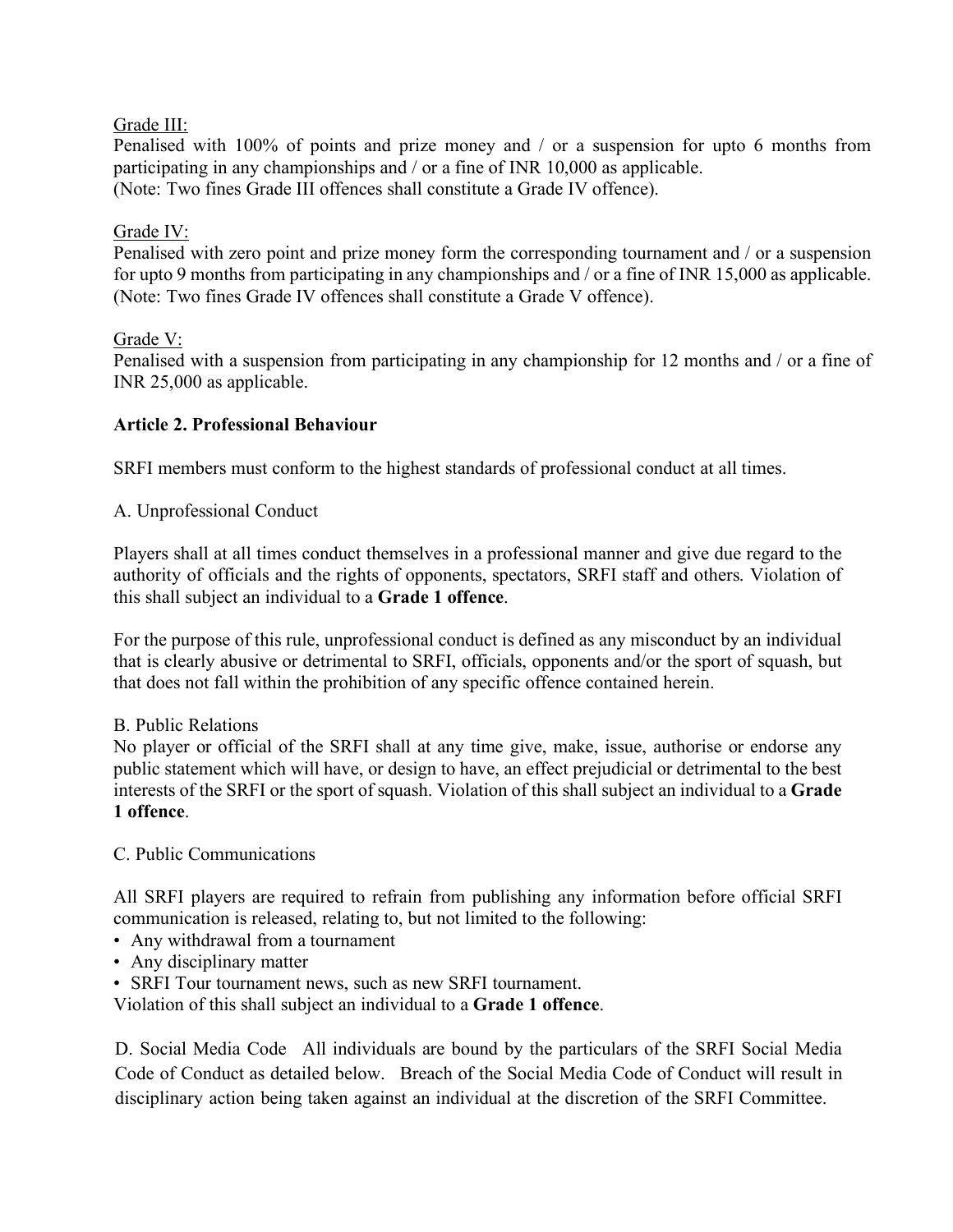No person subject to the SRFI Social Media Code of Conduct shall publish or cause to be published (by whatsoever medium);

Criticism of the character of a tournament referee or official or criticism of the manner in which an official has handled a match in which the player has taken part, or any other game under the control of the SRFI. Criticism of SRFI tournaments based on location, prize money, directors, staffing or any other element which can be interpreted as having a negative reputational impact on the prestige of the tournament in question.

Discriminatory or prejudicial comments about any individual involved in SRFI Championships, be it players, administrators, volunteers or staff, based on the grounds of age, ethnicity, gender, disability, religion, sexual orientation or race or any other comments which may be interpreted as bullying or victimising. Comments which can be interpreted as bringing the SRFI, an individual tournament or the sport of squash, into disrepute.

*^For the purpose of this document the term social network site refers to, but is not limited to; Twitter, Facebook, Instagram, YouTube, Google+ and LinkedIn.* 

Any breach of this shall subject an individual to a **Grade 2 offence.**

# **Article 3. Player Commitment and Entry Offences**

Entry Obligations: No player confirmed in a draw may withdraw after the withdrawal deadline or not appear at the tournament without penalty as described below. SRFI shall make such investigation as is reasonable to determine the facts regarding any such entry offence and, upon determining that a violation has occurred, shall specify the penalty and/or fine.

# A. Withdrawals\*

Any withdrawal by the player will be peanalised as per the SRFI Guidelines.

# B. Playing Another Tournament

No player who has entered and been accepted into draw of SRFI National Circuit tournaments shall play in any other squash tournament during the period of such tournament, without the express written consent of the SRFI.

This rule still applies should a player withdraw from a SRFI tournament.

In addition, where this is a first-time offence, the player will also be withdrawn from the tournament in which they are highest placed. For subsequent offences, the player will be withdrawn from both overlapping tournaments and prevented from entering overlapping tournaments for a period of 12 months thereafter. Violation of this shall subject an individual to a **Grade 1 offence**.

# C. Playing a Rival Tour

No player will play in a rival tour whilst he is a member of the SRFI. A rival tour is a tour, championship or series of tournaments that the SRFI consider may damage or affect the good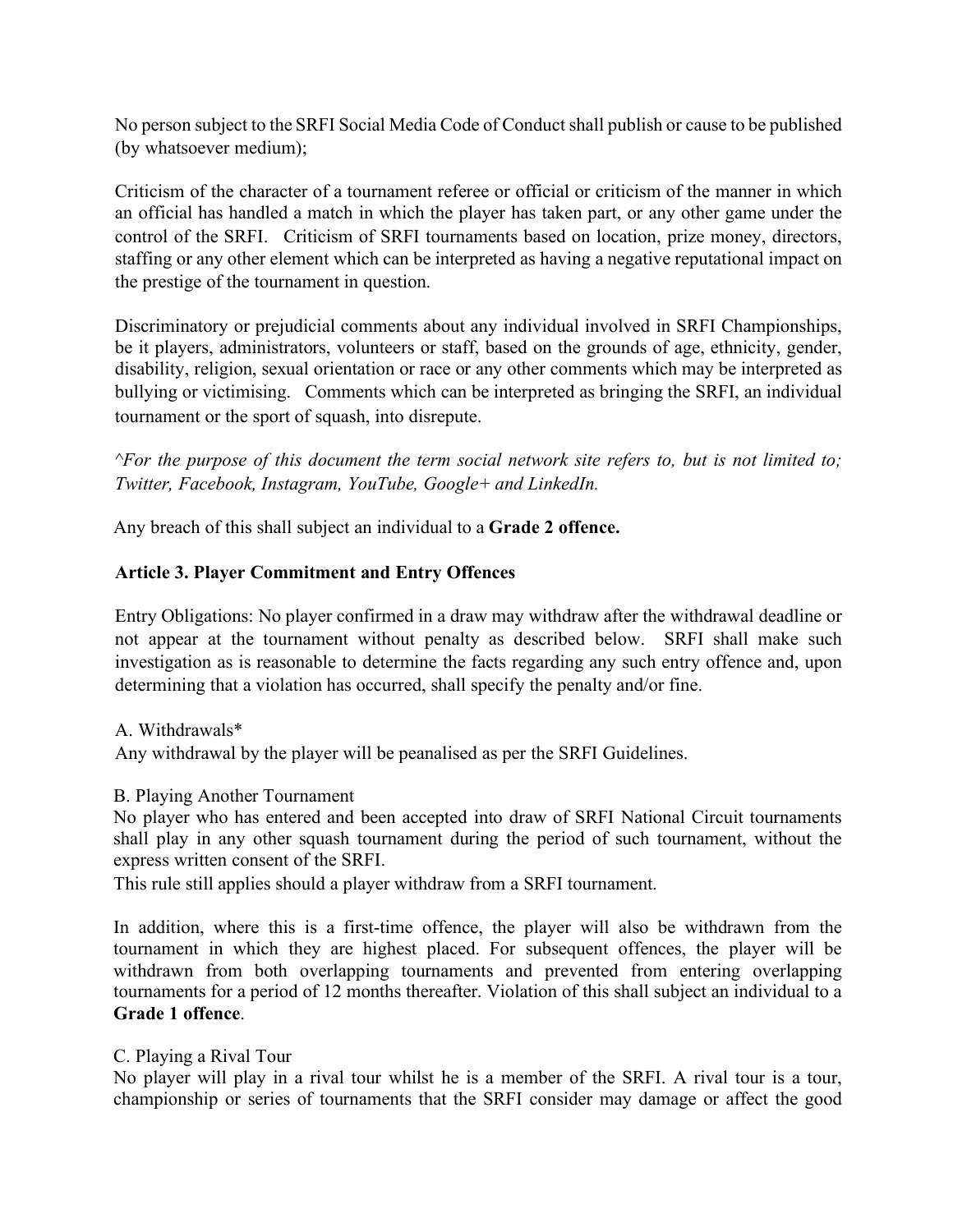standing of the SRFI, its members and own tour. Violation of this shall subject an individual to a **Grade 5 offence**.

D. Mandatory Tournament Appearance

No player who is obligated to play in a specific SRFI tournament as outlined in the SRFI Championship Guidelines shall withdraw from such a tournament without consent from SRFI. Violation of this shall subject an individual to a **Grade 4 offence**.

E. Cumulative Off-Site Offences\*

If any player has committed any violation of the SRFI Code of Conduct for two or more offences within a two-year period the federation have the power to levy a further penalty for the further offence. Such penalty to be in addition to the penalty that is appropriate for the breach of that further offence

# **Article 4. Player On-Site Offences**

On-site refers to any official tournament area. This includes but is not limited to the tournament venue including on-court, the tournament hotel, tournament functions, tournament transport, tournament media conferences and tournament ceremonies.

### A. Non-Appearance (Walkover)\*

This is also known as a 'walkover'. If a player enters a tournament and fails to withdraw or inform SRFI of his/her withdrawal the player will be given a zero-point penalty. This disciplinary zero score and the tournament will count as played towards their SRFI ranking.

#### B. Punctuality

Any player not ready to play within 15 minutes after their match is called shall be subject to a **Grade 1 offence.** Where the tournament official allows a discretionary relaxation of this time limit, the penalty may be waived.

# C. Dress and Equipment On-Court\*

All players must dress and present themselves for play in a professional manner; clean and customarily acceptable squash attire shall be worn, and both players shall where possible wear *distinctly* different coloured clothing.

Any player who violates this section by wearing unacceptable attire or not wearing distinctly different coloured clothing may be ordered by the tournament referee or SRFI official to change their attire or equipment immediately. Where this is a televised tournament, INDIASQUASHTV or otherwise, players will shall be subject to a **Grade 2 offence.** 

#### Off-Court

All players must dress and present themselves at tournaments in a professional manner. Violation of this shall subject an individual to a **Grade 1 offence**.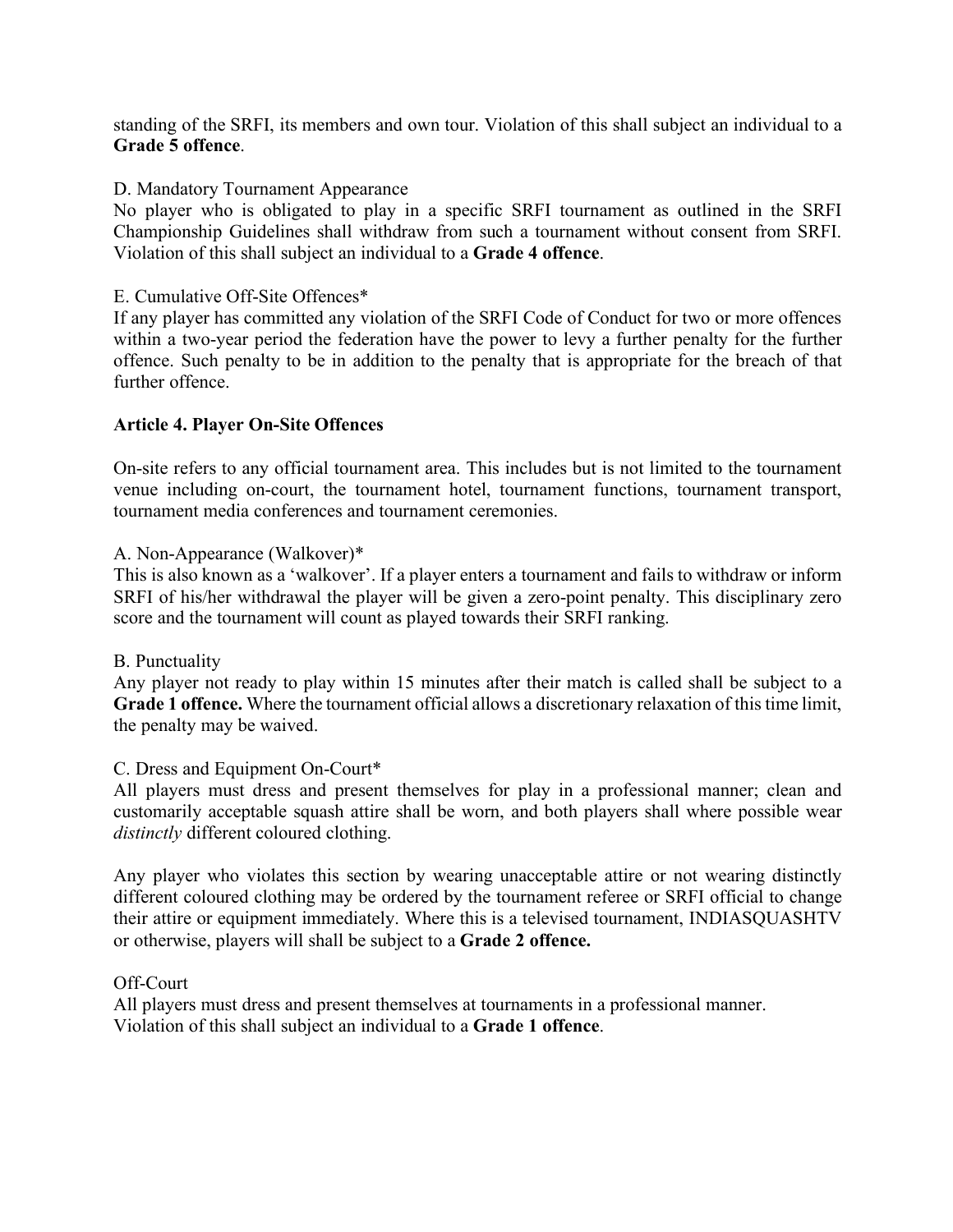### D. Leaving Court\*

A player shall not open the court door or leave the court during a match without the permission of the referee. Violation of this to a **Grade 1 offence**.

### E. Best Efforts

A player shall use their best efforts to win a match when competing in a tour-sanctioned tournament. Violation of this shall subject a player to a **Grade 2 offence**.

#### F. Failure to Complete Match

A player must complete a match in progress unless he is reasonably unable to do so. Violation of this shall subject a player to a player to a **Grade 2 offence.** 

### G. Media Conference

Unless injured and physically unable to appear, a player must attend the post-match media conference organised immediately or within 15 minutes after conclusion of each match whether the player was the winner or loser, unless such time is extended by the tournament promoter for a good cause.

Players will be required to make themselves available for interviews whilst at the tournament by SRFI's media partners. In the event that a player fails to make themselves available at the appropriate time the player will be in breach of this section. Violation of this section shall subject a player to a player to a **Grade 2 offence.** 

#### H. Ceremonies

A player participating in the finals of a tournament must attend and participate in the finals ceremonies after the match unless he/she is reasonably unable to do so. Violation of this section shall subject a player to a player **Grade 2 offence.** 

#### I. Audible Obscenity

Players shall not use an audible obscenity within the precinct of the tournament site. Violation of this section shall subject a player to a **Grade 3 offence.** For the purpose of this rule, audible obscenity is defined as the use of words commonly known and understood to be profane and uttered clearly and loudly enough to be heard by the Referee or spectators.

#### J. Visible Obscenity

Players shall not make obscene gestures of any kind within the precincts of the tournament site. Violation of this section shall subject a player to a **Grade 3 offence.** For the purpose of this rule, visible obscenity is defined as the making of signs by a player with his hands and/or racket or ball that commonly have an obscene meaning or import to reasonable people.

#### K. Abuse of Ball

Players shall not violently, dangerously or with anger, hit, kick or throw a squash ball within the precincts of the tournament site except in the reasonable pursuit of a point during a match. Violation of this section shall subject a player to a **Grade 2 offence.** For the purpose of this rule, abuse of balls is defined as intentionally hitting a ball out of the enclosure of the court, hitting a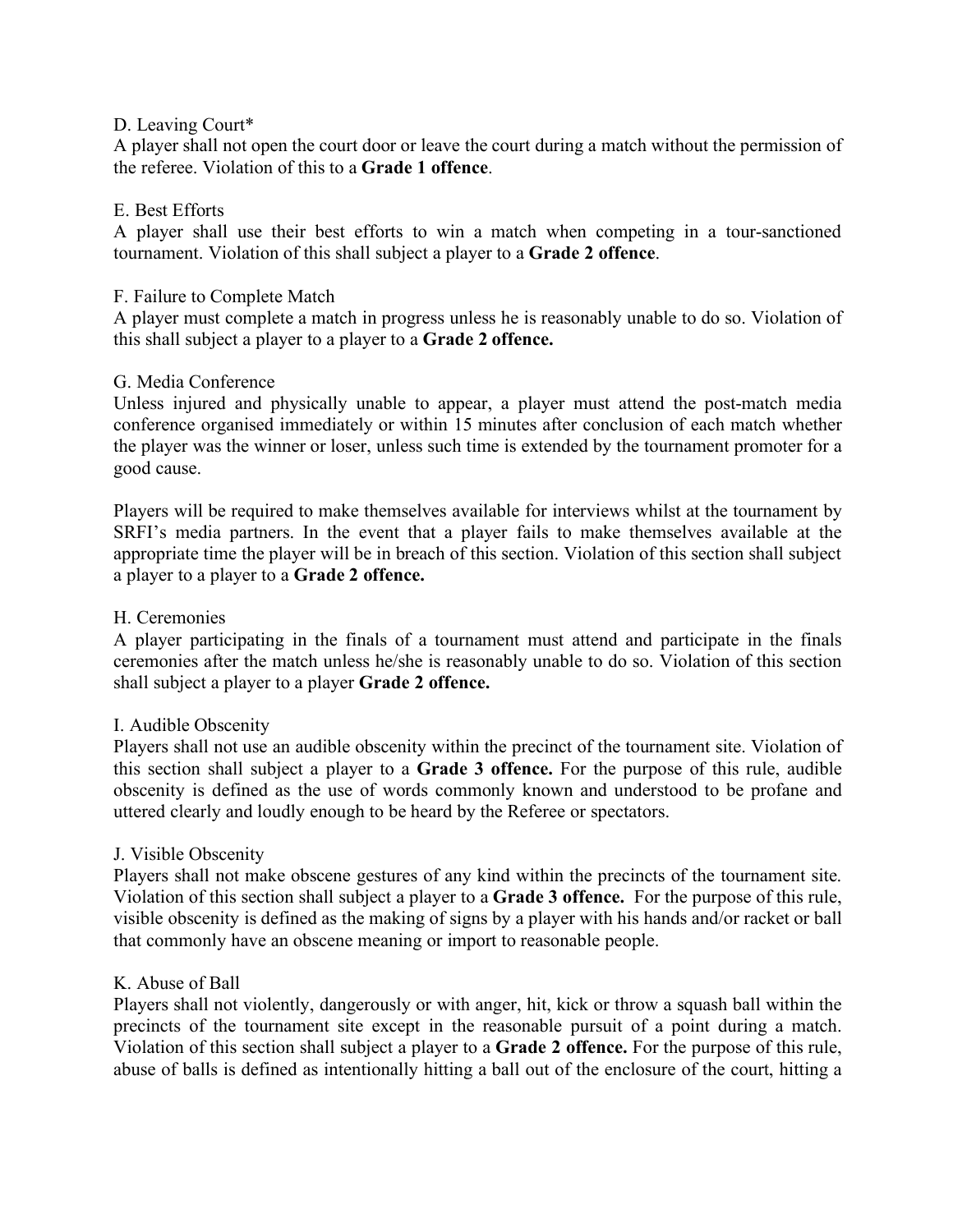ball dangerously or recklessly within the court or hitting/throwing a ball with negligent disregard of the consequences.

#### L. Abuse of Racket or Equipment

Players shall not violently, dangerously or with anger hit, kick or throw a racket within the precincts of the tournament site except in the reasonable pursuit of a point during a match/warm up. Violation of this section shall subject a player to a **Grade 3 offence.** For the purpose of this rule, abuse of rackets or equipment is defined as intentionally, dangerously and violently destroying or damaging a racket or equipment or intentionally and violently hitting the court during a match out of anger or frustration.

### M. Verbal Abuse

Individuals shall not at any time, verbally abuse any official, opponent, spectator or other person within the precincts of the tournament site. Violation of this section shall subject an individual to a **Grade 3 offence.** For the purpose of this rule, verbal abuse is defined as a statement directed at an official, opponent, spectator or other person that implies dishonesty, is derogatory, is insulting or is otherwise abusive.

#### N. Physical Abuse

Individuals shall not at any time physically abuse any official, opponent, spectator or other person within the precincts of the tournament site. Violation of this section shall subject an individual to a **Grade 3 offence.** For the purpose of this rule, physical abuse is the unauthorised touching of an official, opponent, and spectator or other person.

# O. Unsportsmanlike Conduct

Individuals shall at all times conduct themselves in a sportsmanlike manner and give due regard to the authority of officials and the rights of opponents, spectators and others. Violation of this section shall subject an individual to a **Grade 3 offence.** For the purpose of this rule, unsportsmanlike conduct is defined as any misconduct by an individual that is clearly abusive or detrimental to the sport but that does not fall within the prohibition of any specific on-site offence contained herein.

In addition, unsportsmanlike conduct shall include, but not be limited to, the giving, making, issuing, authorising or endorsing any public statement having or designed to have an effect prejudicial or detrimental to the best interests of the tournament and/or the officiating thereof and shall include failure to complete all promotional activities associated with the individuals commitments (see section 5).

# P. Defaults\*

An individual may be defaulted by any SRFI official, tournament promoter, official tournament referee for any violation of this code. If an individual appeals such default then either the SRFI President or Secretary General overrule such decision if either is available within 90 minutes of the default. Where the SRFI representatives identified are not available within 90 minutes, the official champion administrator is permitted to make the final decision regarding the default. The final decision with regard to the default shall not be able to be appealed.

The individual involved, however, may still appeal to the SRFI after the tournament.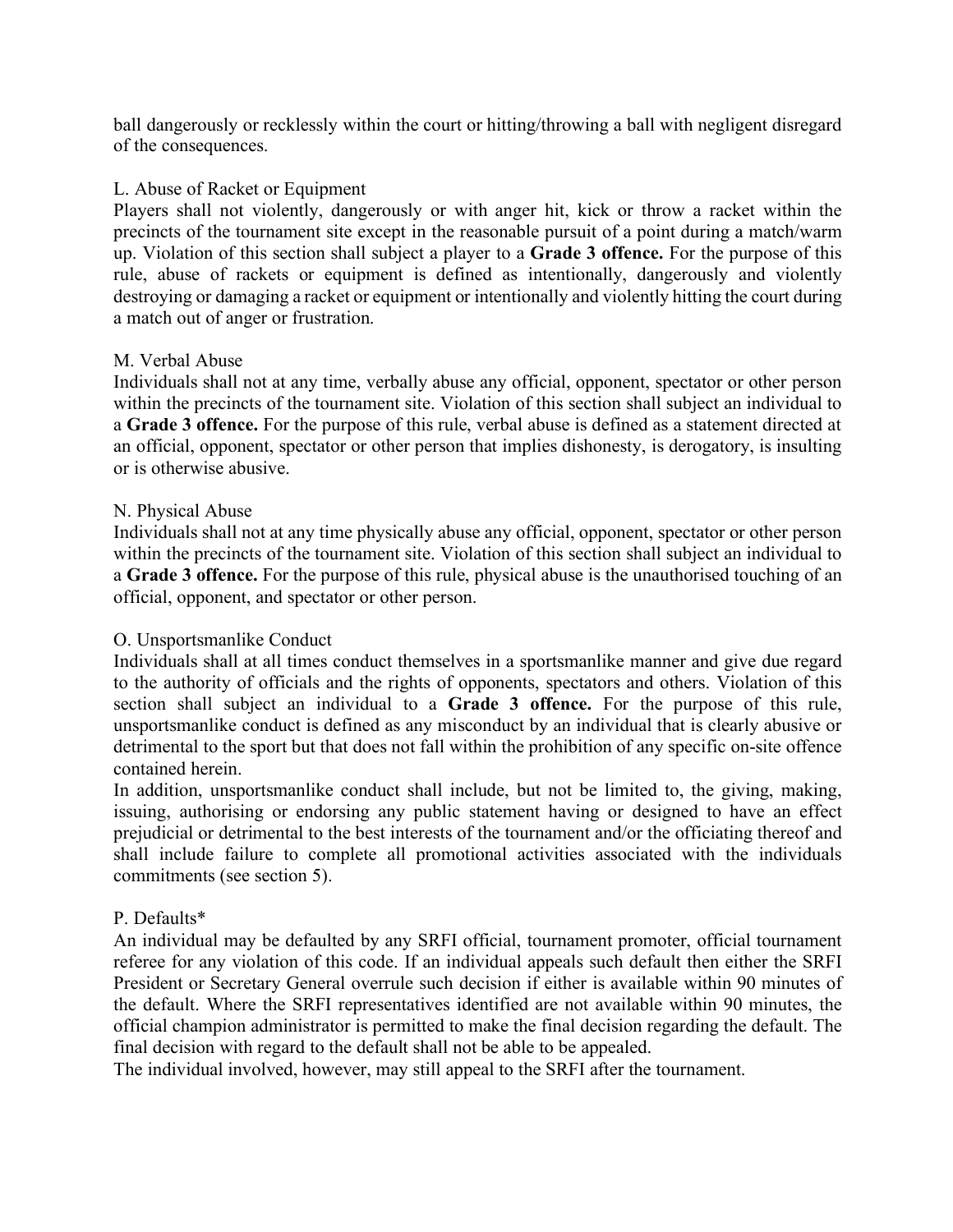# Q. Cumulative On-Site Offences

If any individual has committed any violation of the SRFI Code of Conduct for two or more offences within a two-year period the federation have the power to levy a further penalty for the further offence. Such penalty to be in addition to the penalty that is appropriate for the breach of that further offence.

# R. Accommodation

The good name of squash and the competitive preparation of players should not be compromised by boorish, rowdy behaviour in hotels and abuse of hospitality in billets. Hotel or billet accommodation that is provided to a player is discretionary. Should the player breach any SRFI Code of Conduct in respect of the accommodation provided to them the SRFI have the discretion to disallow an individual from residing in hotel and billet accommodation either for a fixed term or permanently.

A player must officially check out of the hotel when involved in a tournament and must pay their room bill (if applicable) and their own hotel extras (i.e. phone, drinks, food etc.).

Should the individual leave without checking out or informing the host of their departure, the SRFI authorise the host to withdraw from any prize money owed for the cost of the room plus any/all outstanding expenses. Violation of this section shall subject an individual to a **Grade 3 offence.**

# S. Tournament Function

The players are provided with a tournament information concerning functions at tournaments. The player acknowledges his duty to attend official functions. Failure to attend tournament functions as specifically designated on the championship information sheet will incur a **Grade 2 offence.**

# **Article 5. Anti-Doping Offences**

This Code of Conduct also embraces the WSF Anti-Doping Code which may be found on the WSF website. Any breach of the Anti-Doping Code is considered to be contrary to the integrity of the sport and shall be treated as an offence under Article 2(b) of this Code.

# **Article 6. Player Major Offences**

A. Applicability

The provision of this article shall apply to all individuals who commit to enter or who enter SRFI tournaments.

B. Wagers

No player shall wager, cause to wager or benefit from the wagering of anything of value in connection with any tour sanctioned tournament. Violation of this section shall subject the individual to a **Grade 5 offence**.

# C. Bribes or Other Payments

No individual shall offer, give, solicit or accept or agree to offer, give, solicit or accept, anything of value to or from any person with the intent to influence any players' efforts in any toursanctioned tournament. Violation of this section shall subject the individual to a **Grade 5 offence**.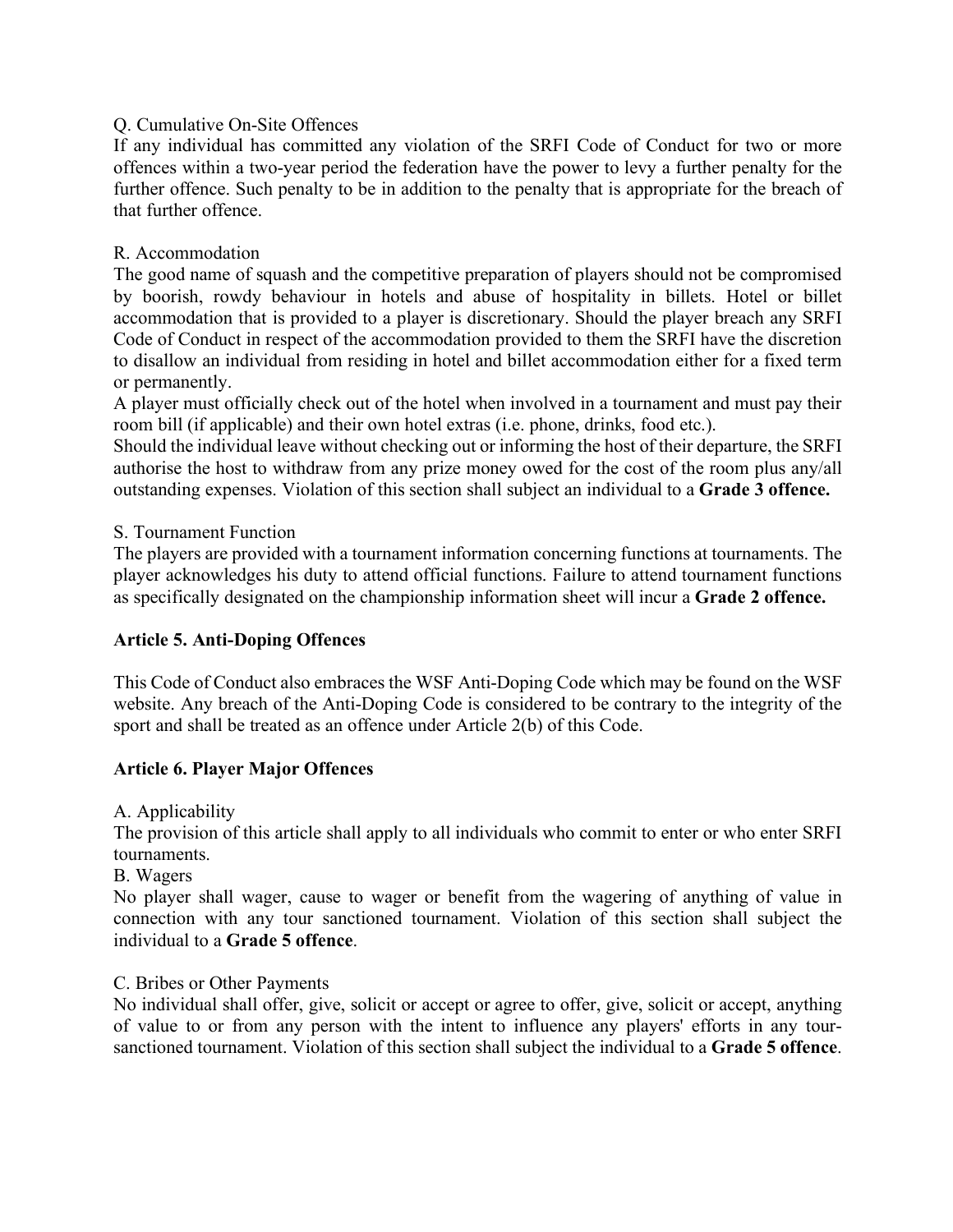D. Aggravated Behaviour

No individual shall engage in aggravated behaviour which is defined as follows:

One incident of behaviour that is deliberate and particularly harmful to the success of the tournament or SRFI or is singularly outrageous.

One incident of behaviour that is deemed to bring the sport, SRFI, tournament or player into disrepute.

A series of two or more violations in this code within a 12-month period which singularly do not constitute aggravated behaviour but when viewed together, establish a pattern of conduct that is collectively egregious and is detrimental or harmful to tour sanctioned tournaments, SRFI or the sport of squash.

Violation of this section shall subject an Violation of this section shall subject the individual to a **Grade 5 offence**.

E. Conduct Contrary to the Integrity of the Game

No individual shall engage in conduct contrary to the integrity of the game of squash. If an individual has at any time behaved in a manner severely damaging to the reputation of the sport, they may be deemed by virtue of such behaviour to have engaged in conduct contrary to the integrity of the game of squash and be in violation of this section.

Violation of this section shall subject an individual to a **Grade 5 offence.** 

#### **Article 7. Discipline**

A. The SRFI shall be entitled to request that an individual gives an explanation of any matters or circumstances, which the SRFI considers may constitute a breach of the code on the part of a member. Such request will specify the matters or circumstances that the SRFI considers may constitute such a breach.

B. A member shall deposit a written explanation (electronic or postal letter) to the SRFI at the association's office or, by mutual agreement between the member and the SRFI, shall give an oral explanation to the SRFI within ten days of receipt of such a request.

C. If, after consideration of any such explanation or if no explanation is received within the period of 10 days referred to in (b), the SRFI is of the opinion that the matters or circumstances concerned constitute a breach of the code on the part of such member the SRFI may, subject to (e) below, resolve:

That such member be disciplined in accordance with the code or that the membership of such member shall be suspended or terminated.

D. Without prejudice the SRFI may delegate its powers under (a) and (b) above to a committee which will consider any explanation under (b) above, will consider whether there has been a breach of the code by the member and will decide what action, if any, to take against the member, all in the form of a recommendation to the SRFI.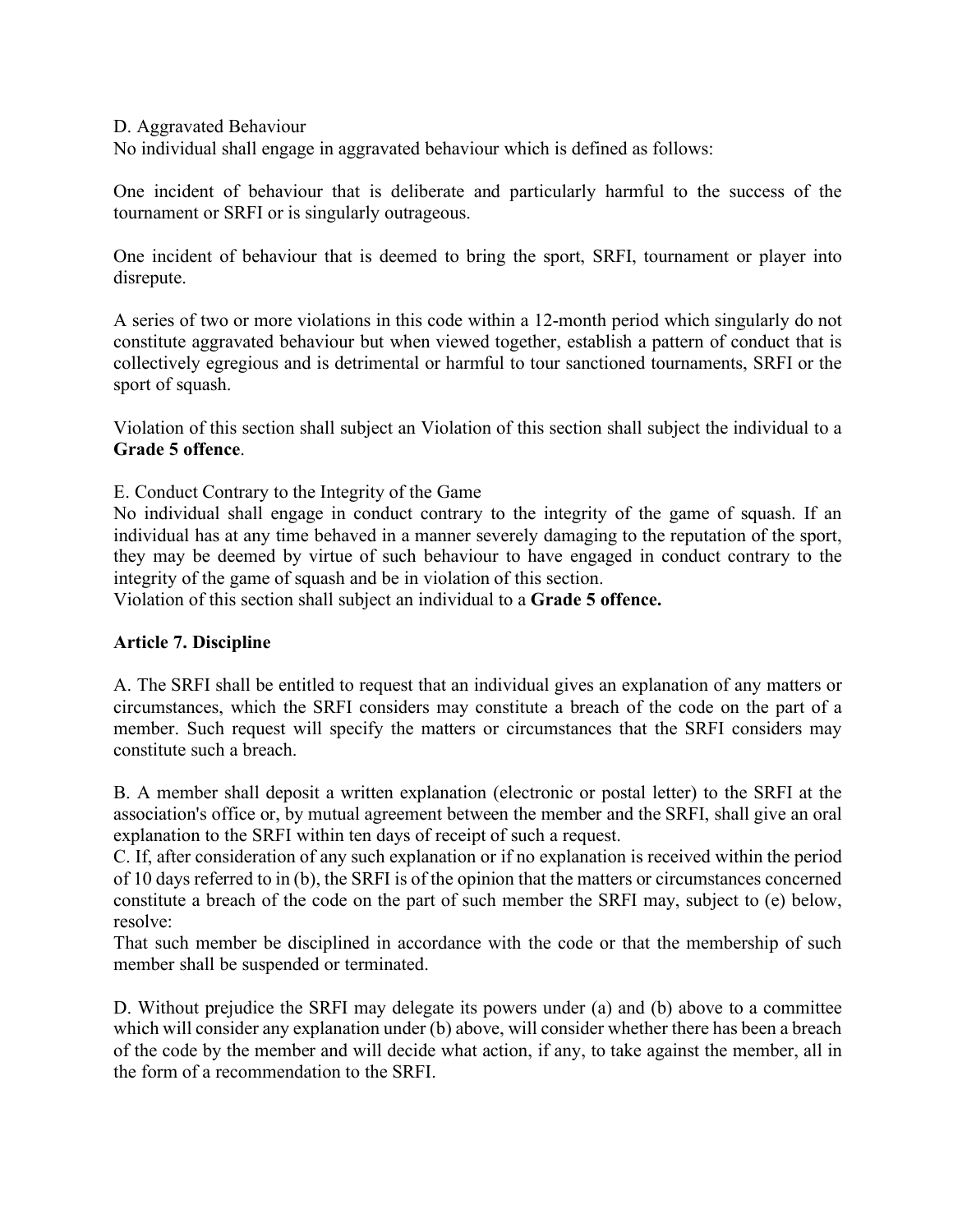E. The SRFI shall be entitled, subject to the procedure described in Article 7, but otherwise in its absolute discretion and in such manner as it thinks fit, to notify the members of the federation of the decision under (c) above; and in addition the SRFI shall be entitled, in its absolute discretion and in such manner as it thinks fit, to notify or cause to be notified the public or any person, authority, body, commission or enquiry before which the association has power to represent the interests of its members of any such decision.

F. SRFI SRFI shall use its best efforts to make its decision under (c) above within 30 days of the expiration of such 10-day period set forth in (b) above. Within seven days after making such decision, the SRFI shall notify the member concerned of such decision and of the grounds upon which it has been made by written notice sent by hand, email or by registered post. Such decision shall be brought into effect at the expiration of 15 days from the date on which, in all the circumstances prevailing at the time, such notice would reasonably be expected to have been delivered to the member unless an appeal has been lodged by the member within such 15-day period in accordance with paragraph (g) below.

G. Any individual who is to be disciplined in accordance with the code or whose membership of the federation is to be suspended or terminated at the expiration of the 15-day period referred to in (f) above may appeal against such decision to a tribunal to be appointed in accordance with Article 8 (b) provided that such appeal is made within such 15-day period.

H. Notwithstanding anything to the contrary herein contained, the SRFI may make by-laws, rules or regulations in relation to the code and circuit rules.

# **Article 8. Appeals**

Any person who wishes to exercise a right of appeal given by these articles shall notify the SRFI of their desire within the 15-day period for appeal. The notice of appeal shall be in writing signed by or on behalf of the appellant and indicate the grounds on which the appeal is made and must be delivered to the association's office.

# **Article 9. Notice**

Any written communication required or sent to the SRFI should be addressed as follows, unless notice of change is subsequently published:

Squash Rackets Federation of India, Khivraj Complex II, 2<sup>nd</sup> Floor, 480 Anna Salai, Chennai 600018

# **Article 10 Disciplinary Committee**:

Mr. Muneer Sait, Chairman (Olympian); Mob: 98410 10724 Ms. Bhuvaneshwari Kumari (Padma Shri / Arjuna Awardee); Mob: 98112 12020 Mr. Vinay Pandey (UP); Mob: 94546 76558 Mr. Velmurugan (Pondicherry); Mob: 94432 78392 Mr. S. Balasubramaniyan (SRFI, Treasurer); Mob: 95001 29559

A quorum of 3 members are required at a meeting.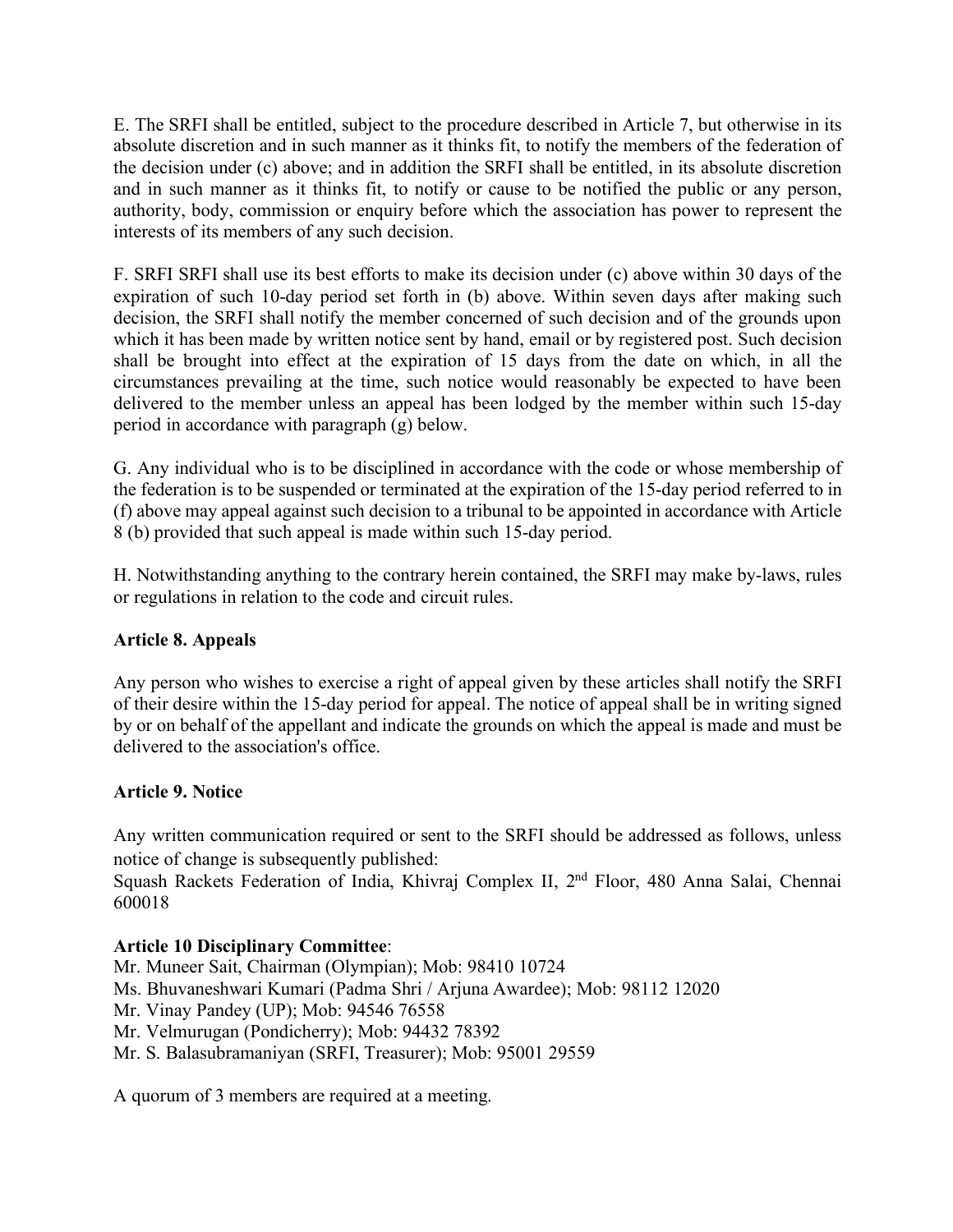# **SRFI Code of General Conduct & Ethics**

The purpose of this code is to ensure professional conduct from **all individuals** involved with SRFI and its tournaments and promote a safe, inclusive and positive environment for all participants in squash. This *SRFI Code of General Conduct & Ethics* applies not only to participants in SRFI tournaments, but also to all members of player support teams (including but not limited to: coaches, parents and medical professionals), all SRFI staff and all other tournament support staff, whether acting in a paid or voluntary capacity, regardless of by whom they are employed.

All members of player support teams and tournament personnel will, at all times:

- Abide by the rules set forth in the SRFI Guidelines
- Conduct themselves in a professional manner and give due regard to the authority of officials and the rights of athletes, spectators, SRFI staff and others
- Conduct themselves in a manner that takes all reasonable measures to protect their own safety and the safety of others
- Act with integrity and set a positive example, promoting the reputation of the sport and taking all possible steps to prevent it from being brought into disrepute
- Never use inappropriate language or gestures
- Treat all individuals at SRFI tournaments equally; with respect and dignity, and without discrimination or prejudice on grounds of age, gender, sexual, cultural, ethnic, disability, lifestyle or religious preference
- Maintain clear boundaries between personal and professional life
- When providing a service, only do so within the limits of their professional competence
- When providing a service to children seek written consent from their parent or legal guardian and ensure the environment is fit for purpose
- Refrain from making inappropriate physical contact with children or vulnerable adults and avoid being alone with them unless this is required as part of an organised activity
- Be committed to anti-corruption within the sport and thus be bound by the WSF rules for the Prevention of the Manipulation of Competitions. It is the responsibility of all participants to make themselves aware of the code. Violation of this code shall subject the player to the WSF Disciplinary Procedure and the range of permissible sanctions.

# **Health Professionals**

This is not a substitute for any professional code that exists within medical disciplines and should be used to complement such codes where they exist. All medical professionals must adhere to the above code. Additionally, they must:

- Work within the limits of their professional competence and scope of practice, and ensure they hold appropriate qualifications
- Ensure that they have the appropriate professional and/or institutional indemnity when providing services both in their own country and abroad
- Keep their professional knowledge and skills up to date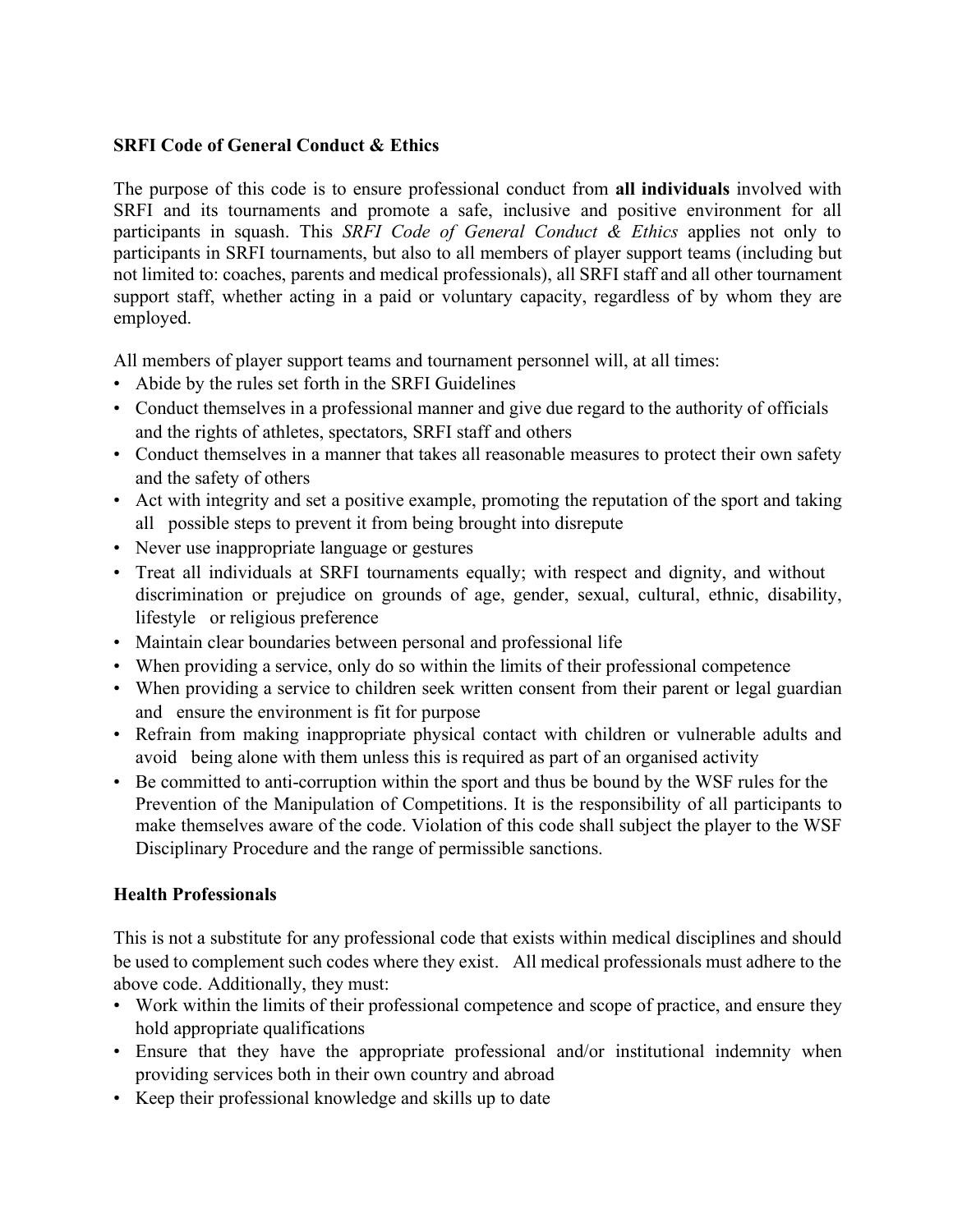- Keep accurate and clear notes that are stored appropriately to maintain patient confidentiality
- Make the athlete's health and welfare their primary concern, always acting in their best interests
- Respect the athlete's right to self-determination when recommending a service but, where there is risk, ensure that you raise any professional concerns where appropriate
- Obtain consent from an athlete before disclosure of their medical information to a third party
- Be aware of legal obligations, including safeguarding procedures and national and international anti-doping regulations, as well as how to escalate concerns relating to abuse or anti-doping infringements
- Not abuse their position of authority to make financial, sexual, or improper emotional relationships
- Ensure that the environment that you are working in is fit for purpose and meets the minimum standards of any regulatory or external authority in this area, documenting and escalating any concerns to SRFI President if you feel the athlete's safety to be compromised by the facilities, equipment or access to/organisation of medical provision
- Ensure that an athlete can dress/undress in a suitable private space and that a chaperone can be made available on request
- When providing a service to an athlete under 18 years of age seek written consent from their parent or legal guardian.

# **Coaches**

All coaches must adhere to the above code. Additionally, they must:

- Work within the limits of their professional competence and ensure they hold appropriate accredited qualifications
- Ensure that they have the appropriate professional and/or institutional indemnity when providing services both in their own country and abroad
- Treat all children and athletes fairly and with respect
- Realise their responsibility as a role model and set positive examples for others
- Always act in the child or athlete's best interest and respect their right to self-determination with regard to training and playing squash
- Accept officials' decisions and do not go on court or interfere with matches
- When providing a service to an athlete under 18 years of age seek written consent from their parent or legal guardian
- Be aware of legal obligations, including safeguarding procedures and national and international anti-doping regulations, as well as how to escalate concerns relating to abuse or anti-doping infringements
- Not abuse their position of authority to make financial, sexual, or improper emotional relationships including, but not limited to, refraining from having a relationship with anyone under 18 for whom they are coaching or responsible for.

# **Referees**

All referees must adhere to the above code. Additionally, they must: